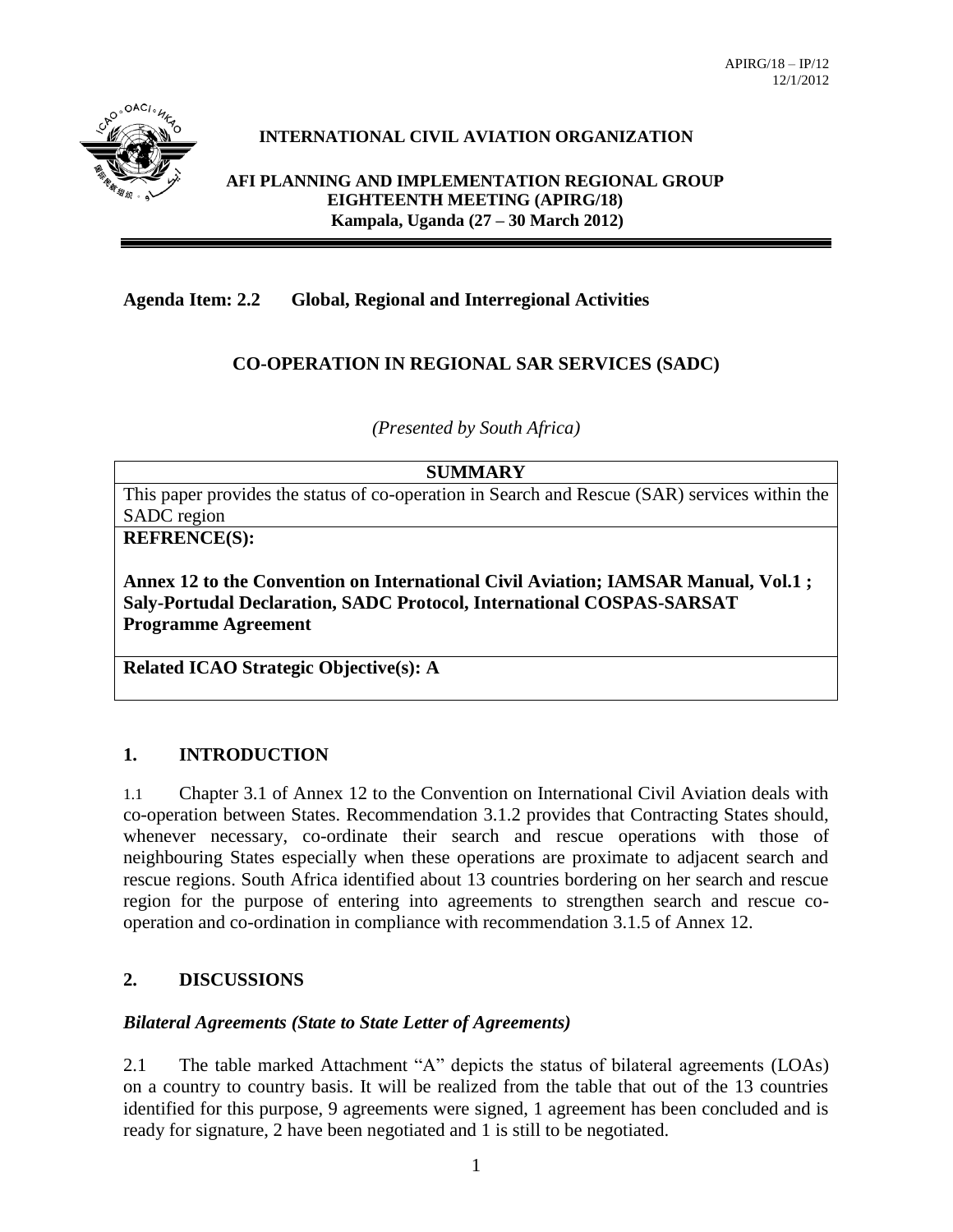2.2 The LOAs makes provision for an annual liaison or meeting between personnel of Parties to the LOAs to discuss issues of mutual interest and the results of the operations and exercises of the preceding year and if necessary, determine what changes should be made in the plan of operations. To this end, what is referred to as Joint Bilateral Search and Rescue Committees (JBSARCOMs) are being established. The purpose of JBSARCOMs is to oversee the implementation of, compliance with and propose amendments to the LOAs. JBSARCOMs with clear Terms of Reference have already been established with Botswana, Lesotho, France (La Reunion) Mozambique and Namibia. The Terms of Reference may vary from country to country but have some basic elements or principles. A sample is attached at Attachment "B".

#### *Regional Co-operation/ Multilateral Agreements*

2.3 Regional co-operation is critical to the efficient and effective provision of SAR services. Through it, duplication of efforts and facilities can be eradicated, services provision can be more uniform across large areas and most importantly, services can be provided even near and within States with limited resources. A regional approach therefore ensures greater cost-effectiveness and relieves the unnecessary sense of obligation otherwise imposing on some States unable to provide a State-wide service.

### *Multilateral Agreement on the Co-ordination of Maritime SAR Services*

2.4 The 2000 IMO Florence Conference on Search and Rescue and GMDSS, sought to establish regional maritime SAR arrangements in Africa and invited all African coastal States to agree to the establishment of sub-regional RCCs. South Africa was identified as one of the five countries to host a regional MRCC. In pursuance of these resolutions, a multilateral agreement on the co-ordination of maritime search and rescue services was concluded and signed by 5 countries out of the 6 identified for this purpose in February 2007. The countries that signed the multilateral agreement are the Comoros, Madagascar, Mozambique, Namibia and South Africa. Angola still has to consider signing the Agreement.

# *Multilateral Agreement on the Co-ordination of Aeronautical SAR Services*

2.5 Encouraged by the developing events in the maritime SAR fraternity, in particular, the signing of the above multilateral agreement and guided by the provisions of the SADC Protocol, the delegates that attended the 2007 Port Elizabeth Consultative Conference on the integration of SAR services resolved to pursue a similar arrangement for the aeronautical component. The agreement is part of the draft basic documents adopted by participants during the ICAO SAR Administrators Course and Seminar held from 5-9 December 2011 in Johannesburg and sponsored by the General Civil Aviation Authority of the United Arab Emirates.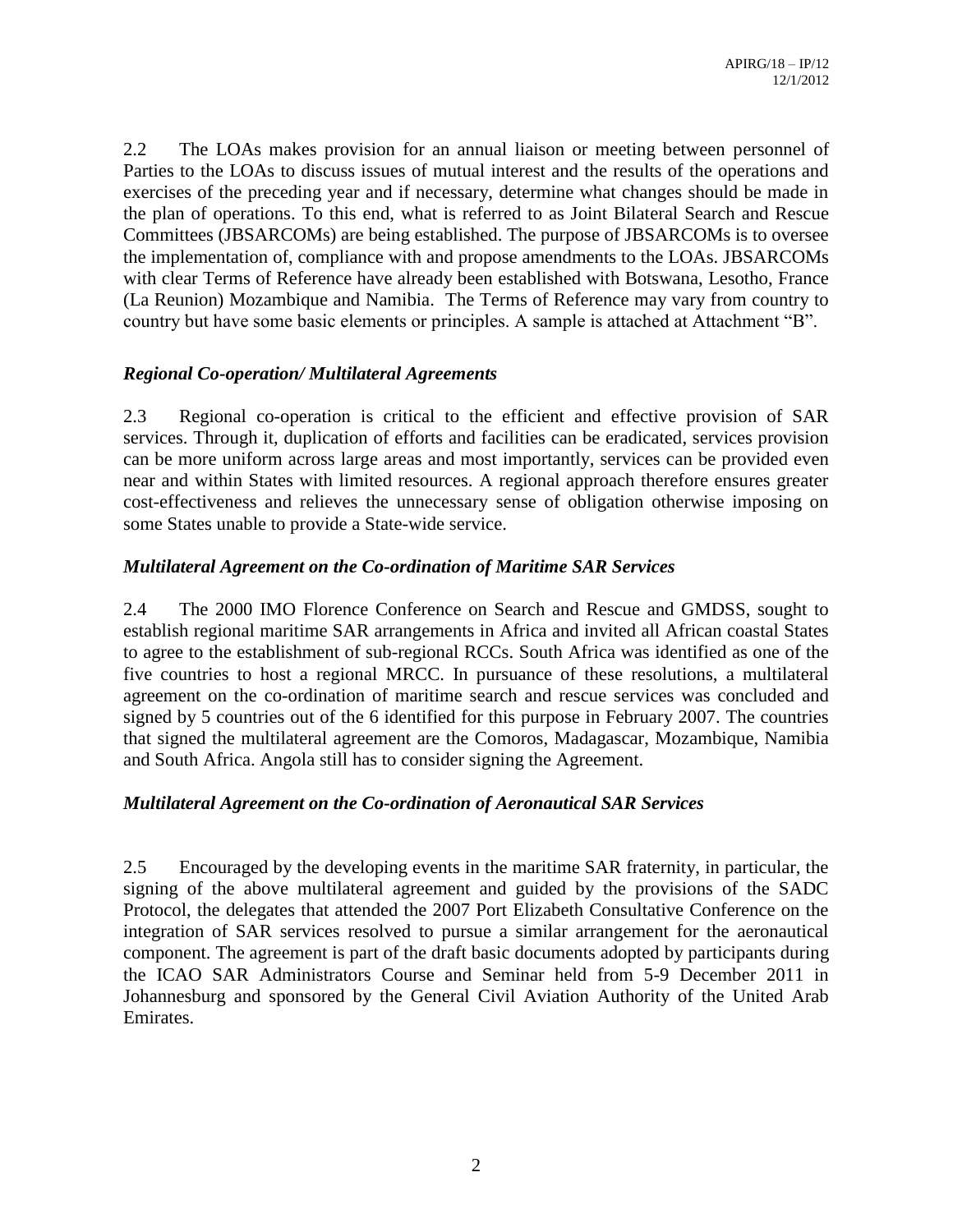### *Overview of the International Cospas-Sarsat System*

2.6 The Cospas-Sarsat System is a satellite system that provides distress alert and location information to search and rescue (SAR) services throughout the world for maritime, aviation and land users in distress. The System comprises of:

- *Satellites* in low-altitude Earth orbit (LEOSAR) and geostationary orbit (GEOSAR). These satellites processes and / or relay signals transmitted by distress beacons;
- *Ground receiving stations* called Local User Terminals (LUTs). The LUTs process the satellite signals to locate the beacon; and
- $\triangleright$  **Mission Control Centres (MCCs).** MCCs have been set up in most countries operating at least one LUT. Their main functions are to collect, store and sort the data from LUTs and other MCCs; provide data exchange within the Cospas-Sarsat System; and [distribute alert and location data t](http://www.cospas-sarsat.org/DescriptionOverview/alertDistributionDetailed.htm)o associated [Rescue Co-ordination](http://www.cospas-sarsat.org/DescriptionOverview/spocDescription.htm)  [Centres \(RCCs\) or SAR Points Of Contacts \(SPOCs\).](http://www.cospas-sarsat.org/DescriptionOverview/spocDescription.htm) In a nutshell MCCs provide the distress alert and other related information to SAR authorities.
- *Rescue Co-ordination Centres (RCCs).* The RCC receives Cospas- Sarsat distress alerts from MCCs and coordinate the rescue response
- $\triangleright$  *Emergency Beacons.* There are two types of emergency beacons namely, 121.5/243 MHz and 406 MHz. Emergency beacons have four applications i.e Emergency Position Indication Radio Beacons (EPIRB) for Maritime Use, Emergency Locator Transmitters (ELT) for Aviation Uses , Personal Locator Beacons (PLB) for Remote Area Personal Use, Ship Security Alerting System (SSAS) for Shipboard Terrorism/Piracy Alerting (covert)

2.7 The COSPAS-SARSAT System detects and locates distress beacons that operate on 406 MegaHerts (MHz). Satellite processing of old analogue technology beacons that transmitted on 121.5 MHz terminated on 1 February 2009.

#### *South Africa's Participation in the Cospas-Sarsat System*

2.8 Prior to South Africa's installation of the Local User Terminal (LUT) and the establishment of a Mission Co-ordination Centre (MCC) in Cape Town in 1999, there was a huge gap or void in the Cospas-Sarsat coverage of the African continent particularly in the Southern Africa region.

2.9 Seeing the benefits that could be reaped by SAR authorities in the Southern Africa region in using the Cospas-Sarsat system, South Africa took a decision to install and fund the LUT and MCC. This decision paved the way for South Africa to become a member of the International Cospas-Sarsat Programme Agreement as a ground segment provider in 1999 after Parliamentary approval was granted for South Africa to associate herself with the Programme. The relevant instrument of association, namely, the Letter of Notification of Association with the International Cospas-Sarsat Programme was signed by the Minister of Foreign Affairs on 1 September 2000 and deposited with the Secretary-General of the International Maritime Organization soon thereafter in terms of the requirements thereof. South Africa was formally accepted as a member of the International Cospas-Sarsat Programme in November 2001.

2.10 The system is managed and operated by Telkom SA Ltd on behalf of the government. Telkom provides the operating personnel, technical support, maintenance and other programs and software upgrades to ensure the system is kept compliant with all the specifications as agreed to by Cospas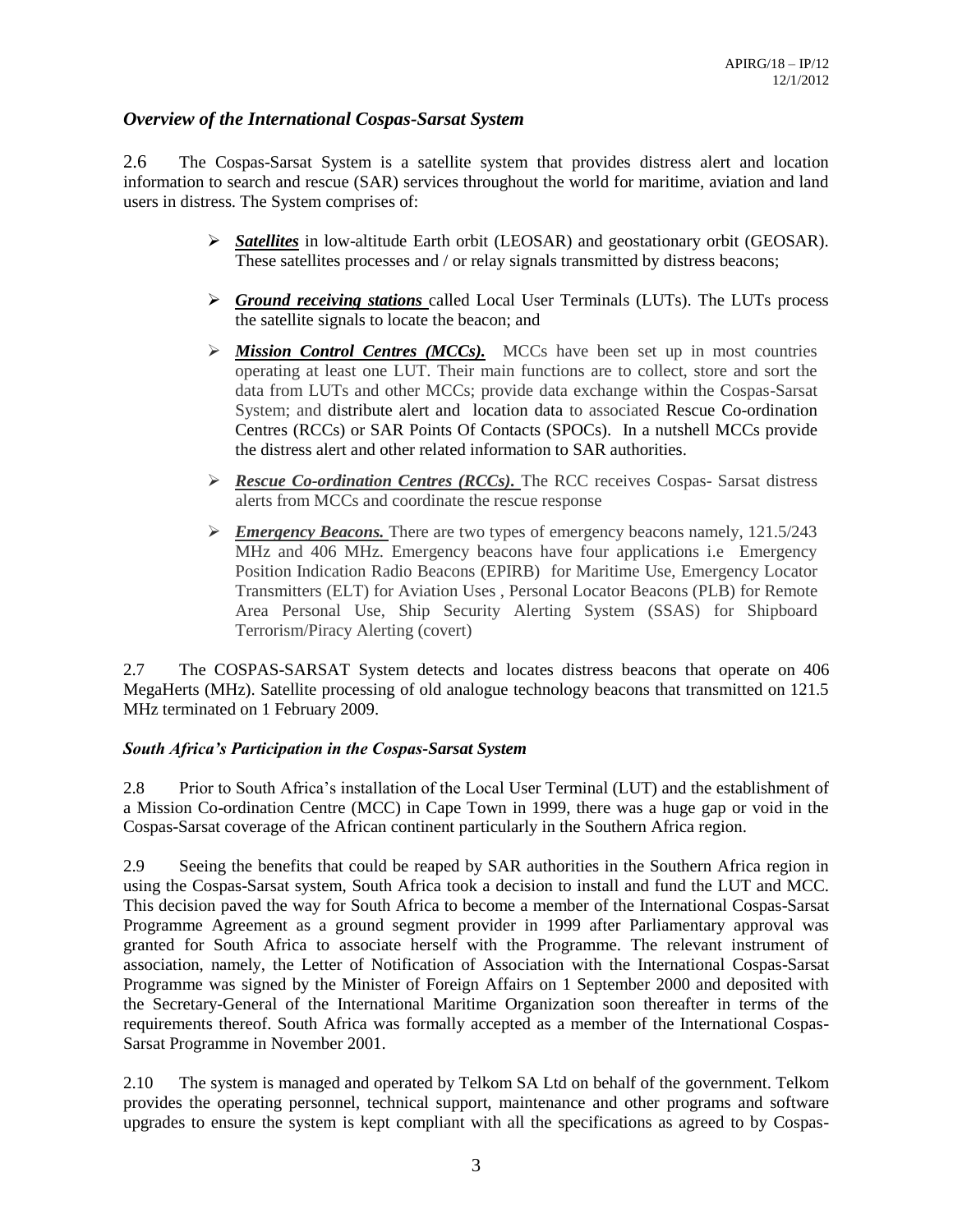Sarsat Council on a regular basis. In line with the responsibilities South Africa assumed in terms of the International Cospas-Sarsat Programme Agreement, South Africa ensures representation at all the meetings of the Programme.

# *South Africa's Service Area*

.

2.11 The countries that are being serviced by the South African Mission Control Centre (ASMCC) in the South African Cospas-Sarsat area of responsibility are regarded as SPOCs. Since the installation of the LUT and the establishment of the ASMCC, their areas enjoy coverage and the benefits that come with the Cospas-Sarsat system.

The following countries are currently being served by the ASMCC:

- $\triangleright$  Angola
- > Botswana
- $\triangleright$  Burundi
- Democratic Republic of Congo
- $\triangleright$  Lesotho
- > Malawi
- $\triangleright$  Mozambique
- > Namibia
- $\triangleright$  Rwanda
- $\triangleright$  St Helena
- > Swaziland
- $\triangleright$  Uganda
- $\triangleright$  Zimbabwe
- $\triangleright$  Zambia

#### *Non-responsive SPOCs*

2.12 The challenge of SPOCs not responding to distress alerts or acknowledging receipt thereof is a world-wide phenomenon but it is entrenched in the African continent. South Africa has experienced a fair share of this challenge in her dealings with SPOCs in her area of responsibility or service area.

2.13 The ASMCC conducts SPOC communication and response tests with fourteen countries/territories within its Cospas-Sarsat service area on a monthly basis as per requirement C/S A.003 Annex I. These tests (thirteen countries) are carried out by ARCC / ATC at O R Tambo Airport in Johannesburg on behalf of the ASMCC by utilising direct AFTN links to these countries. The test to the Island of St.Helena is carried out using email from the ASMCC site. ASMCC communicates on a daily basis to the local MRCC and ARCC by means of telex and AFTN respectively.

2.14 The graph below clearly indicates the poor success rate achieved in carrying out these SPOC tests over the previous calendar year with some of the countries within the region. The test results are communicated to the Cospas-Sarsat Secretariat on a monthly basis